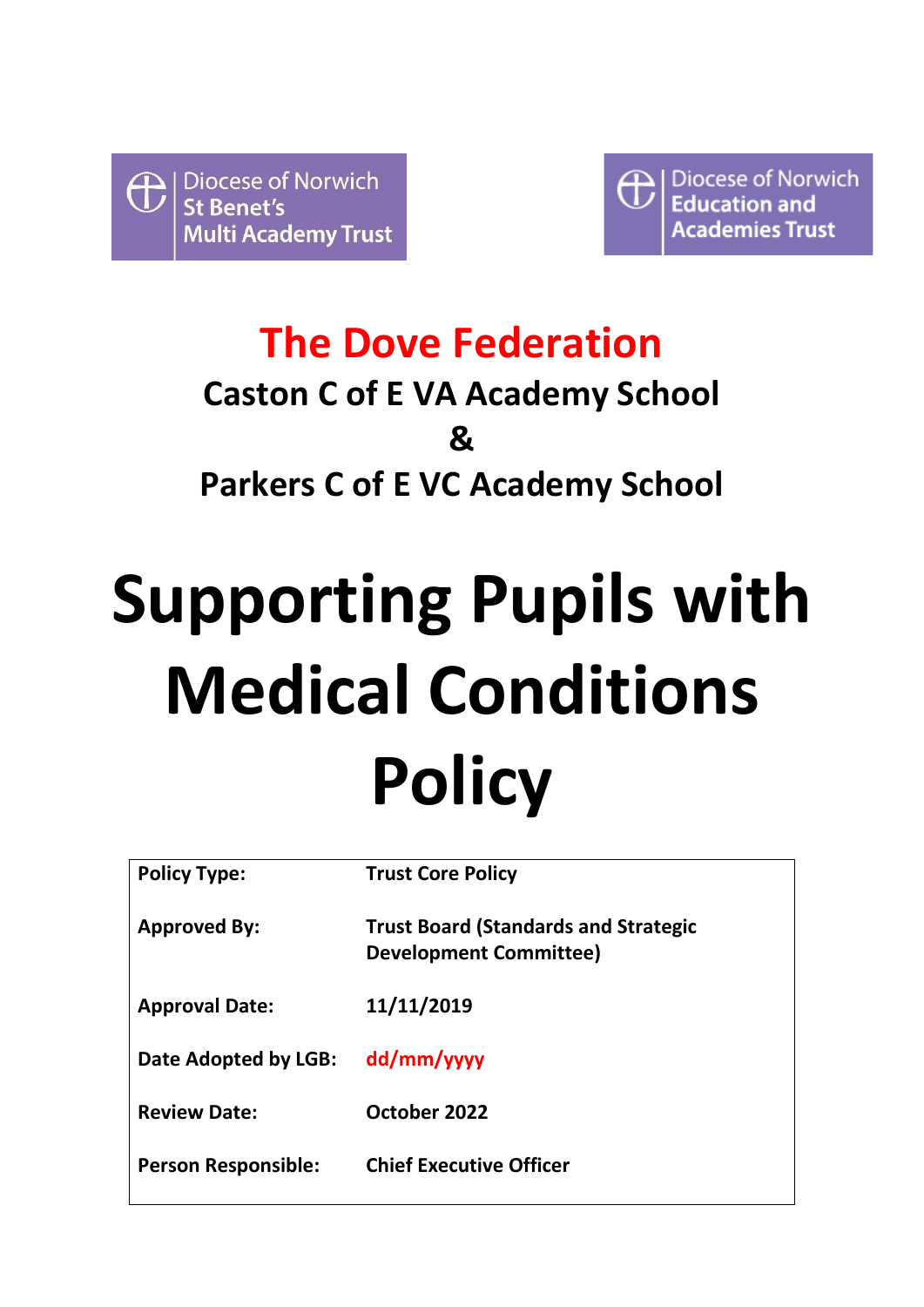#### **Summary of Changes**

The model policy has been revised to reflect these changes to the statutory guidance as outlined below.

| Page           | <b>Section</b>                             | Amendment                                                                                              | Date of |
|----------------|--------------------------------------------|--------------------------------------------------------------------------------------------------------|---------|
| Ref.           |                                            |                                                                                                        | Change  |
| 3              | Intro                                      | Inclusion of SEND pupils and explanation of Educational,<br>health and care plan (EHCP)                | Oct 19  |
| 5              | <b>IHP</b>                                 | Inclusion of further guidance on Individual Health Care<br>Plans                                       | Oct 19  |
| $\overline{7}$ | <b>New</b><br>Section                      | Section on use of Adrenaline auto-injectors (AAI's)<br>following Department of Health updated guidance | Oct 19  |
| 9              | Emergency<br>Procedures                    | Inclusion of further guidance for staff on hospital visits and<br>transport of pupils                  | Oct 19  |
| 9              | Day trips<br>and<br>Sporting<br>activities | Inclusion of further guidance on adjustments for all pupils                                            | Oct 19  |
| 13             | <b>New</b><br>Section                      | Inclusion of section of defibrillators                                                                 | Oct 19  |
|                |                                            |                                                                                                        |         |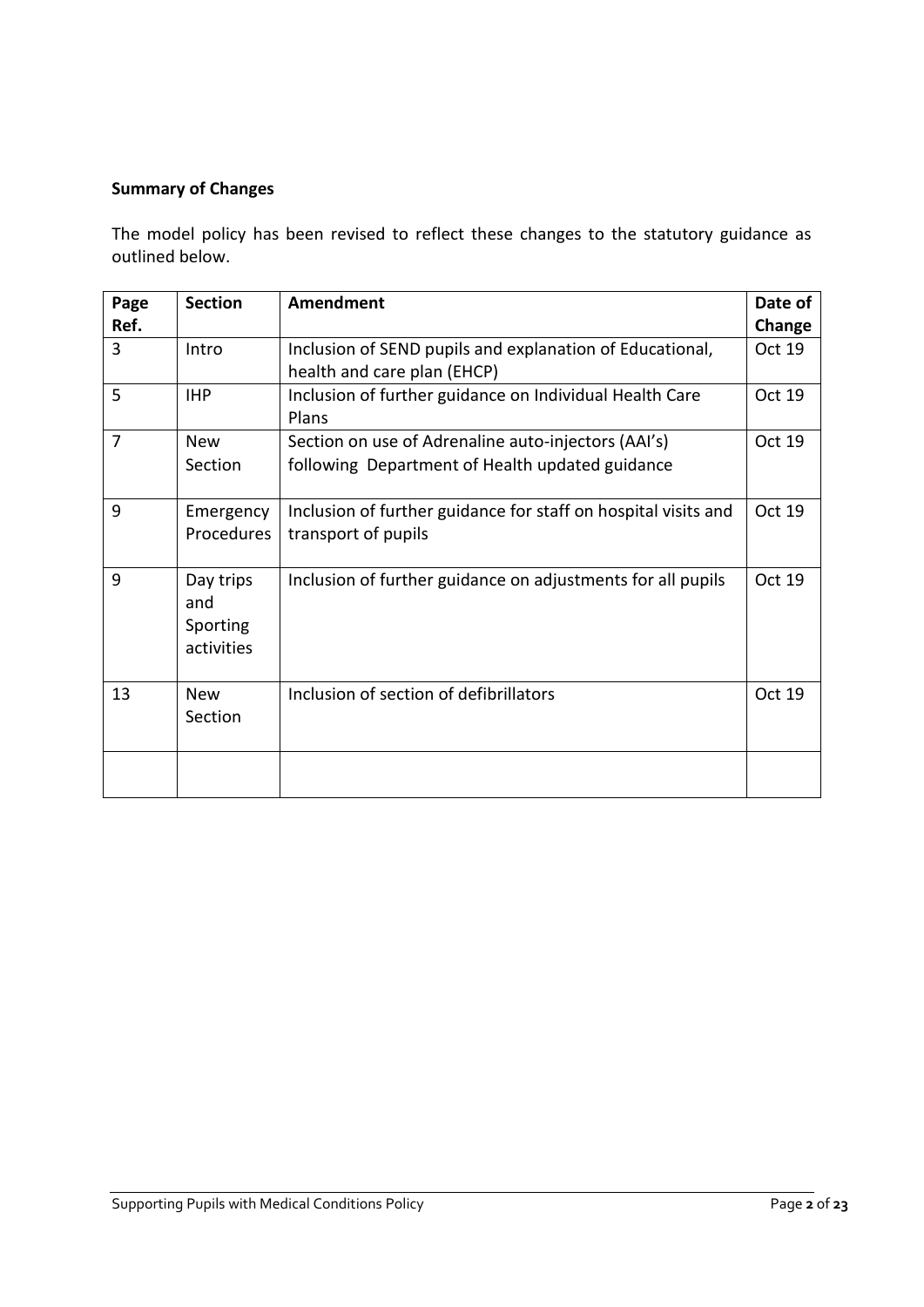#### **Roles and Accountabilities**

The Diocese of Norwich Education and Academies Trust/St Benet's Trust is accountable for all policies across its Academies. All policies whether relating to an individual academy or the whole Trust will be written and implemented in line with our ethos and values as articulated in our prospectus. We are committed to the provision of high quality education in the context of the Christian values of service, thankfulness and humility where individuals are valued, aspirations are high, hope is nurtured and talents released.

A Scheme of Delegation for each academy sets out the responsibilities of the Local Governing Body and Principal / Head Teacher. The Principal / Head Teacher of each academy is responsible for the implementation of all policies of the Academy Trust.

All employees of the Academy Trust are subject to the Trust's policies.

#### **Commentary**

In April 2014 the DfE published new guidance 'Supporting pupils at school with medical conditions. That guidance contains both statutory and non-statutory guidance. This policy covers both elements.

New guidance has been issued because section 100 of the Children and Families Act 2014 places a duty on governing bodies of maintained schools to make arrangements for supporting pupils at their school with medical conditions. The term 'medical conditions' is not defined in the Act or the guidance but our interpretation is:

**Short Term:** affecting children's participation in school activities and for which they are on a course of medication

**Long Term:** potentially limiting children's access to education requiring extra care and support (deemed **special medical needs)**. This may include a medical condition under control by use of drugs but with the potential for relapse.

#### **Introduction**

From 1 September 2014 the academy is under a duty to make arrangements for supporting pupils with medical conditions. This policy sets out what those arrangements are. This policy follows the guidance published by the DfE in April 2014 'Supporting pupils at school with medical conditions.

This policy is restricted to pupils with an ongoing medical problem. Minor or short term or one-off medical problems are covered by the separate First Aid Policy.

In addition, some pupils with medical conditions may also have SEND and have an education, health and care (EHCP) plan collating their health, social and SEND provision. For these pupils, compliance with the DfE's 'Special educational needs and disability code of practice: 0 to 25 years' and the school's SEND Policy will ensure compliance with legal duties.

The academy will maintain a focus on each individual child with a medical condition and seeks to give parents and pupils confidence in the academy's ability to provide effective support for medical conditions in school.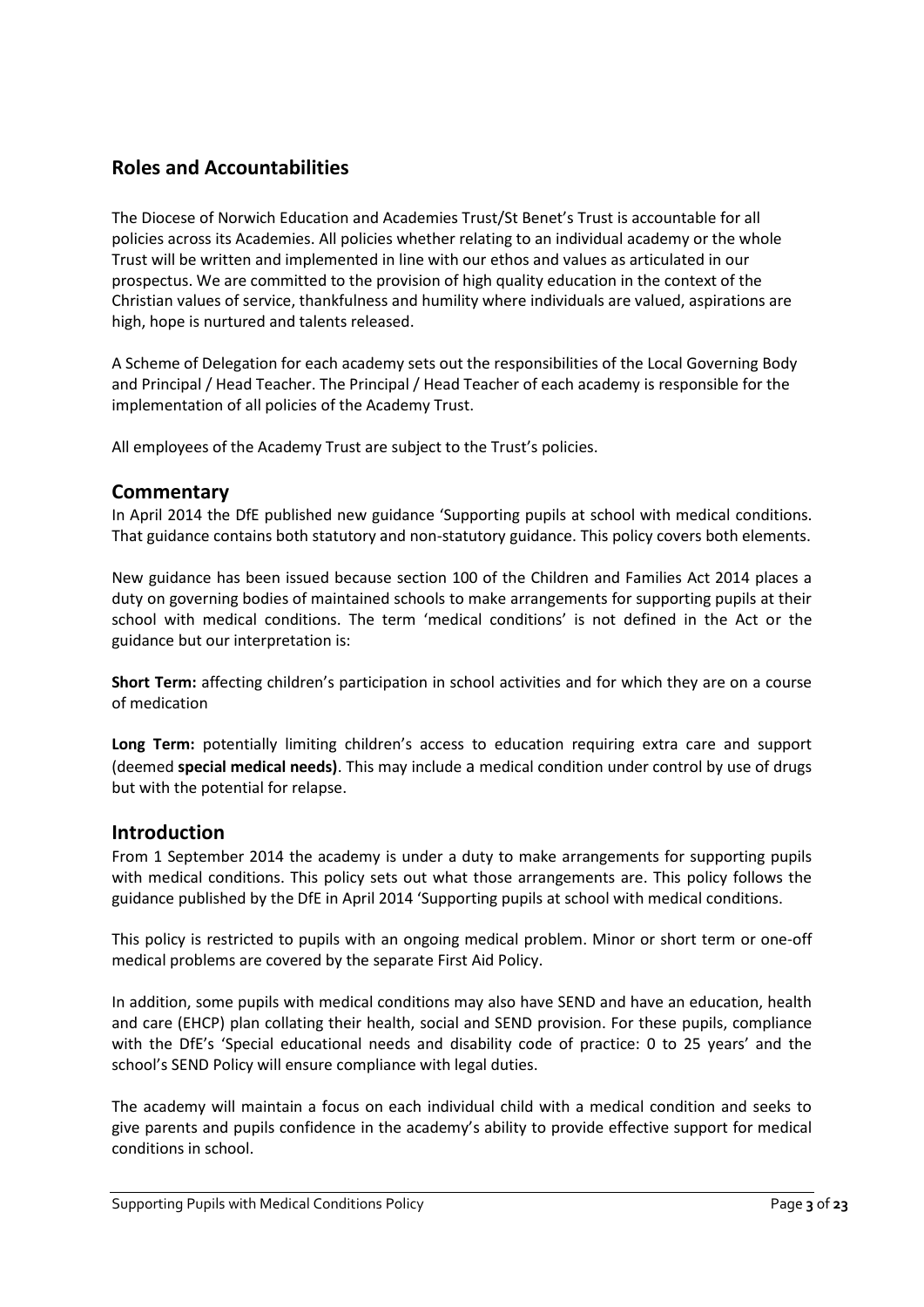The academy will always aim to:

- have a good understanding of how medical conditions impact on a child's ability to learn
- increase the child's confidence
- promote self-care

#### **Procedures**

#### **When the academy is notified that a pupil has a medical condition:**

Administration staff, Headteacher and Class Teachers and any adults working with the child will be informed of any medical condition/s. A meeting will be held with parents and other relevant professionals to establish the level of need and to support the completion, where required, of an Individual Healthcare Plan\* (IHP). Notes will be completed from all meetings held. This may be reviewed in conjunction with the Educational Health Care Plan (EHCP) if applicable.

Appropriate paperwork will be completed: risk assessments, the IHP and arrangements, such as purchasing resources which may be required, will be put into place in order to prepare for the child's needs to be met. These tasks will be completed in a timely fashion.

Updates will be made to all notes and plans as required, although regular meetings will take place to ensure all procedures meet the potentially changing needs of a child. These meetings will take place at least termly or more frequently as required.

#### **\*Individual Healthcare Plans (IHPs)**

Individual Healthcare Plans "IHP" exist to document a child's medical needs and provision being made for those needs. See Appendix 1 *Developing Individual Healthcare Plans.* They are a useful tool for the academy to use to ensure that it meets the needs of the child. They are written with input from all the relevant parties including the school nurse, welfare assistant and parent.

IHPs will be developed with child's best interests in mind and will ensure that the academy assesses and manages risks to the child's education, health and social well-being as well as minimising disruption.

IHPs will be reviewed at least annually or earlier if evidence is presented that the child's needs have changed.

The following Information will be recorded on IHPs:

- the medical condition, its triggers, signs, symptoms and treatments;
- the pupil's resulting needs, including: medication (dose, side-effects and storage) and other treatments ,time, facilities, equipment, testing, access to food and drink where this is used to manage their condition, dietary requirements and environmental issues e.g. crowded corridors
- specific support for the pupil's educational, social and emotional needs for example, how absences will be managed, requirements for extra time to complete exams, use of rest periods or additional support in catching up with lessons, counselling sessions;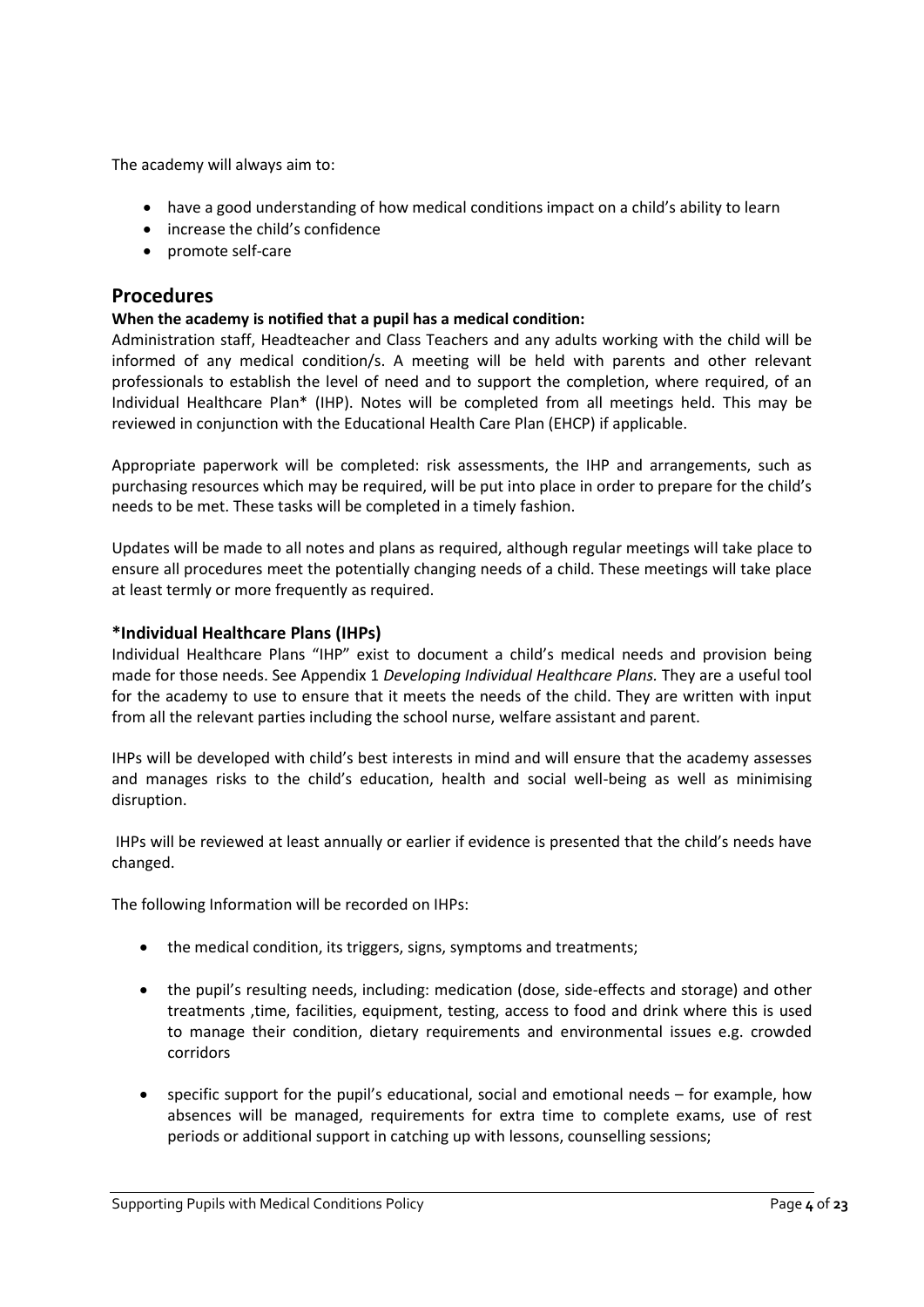- the level of support needed, (some children will be able to take responsibility for their own health needs), including in emergencies. If a child is self-managing their medication, this should be clearly stated with appropriate arrangements for monitoring;
- who will provide this support, their training needs, expectations of their role and confirmation of proficiency to provide support for the child's medical condition from a healthcare professional; and cover arrangements for when they are unavailable;
- who in the academy needs to be aware of the child's condition and the support required;
- arrangements for written permission from parents and the Headteacher for medication to be administered by a member of staff, or self-administered by the pupil during academy hours;
- separate arrangements or procedures required for academy trips or other academy activities outside of the normal academy timetable that will ensure the child can participate, eg risk assessments;
- where confidentiality issues are raised by the parent/child, the designated individuals to be entrusted with information about the child's condition; and
- what to do in an emergency (**appendix 7)**, including whom to contact, and contingency arrangements. Some children may have an emergency healthcare plan prepared by their lead clinician that could be used to inform development of their individual healthcare plan.

Where a pupil has an emergency healthcare plan prepared by their lead clinician, this is used to inform the IHP.

IHPs are easily accessible to those who need to refer to them, but confidentiality is preserved.

IHPs are reviewed on at least an annual basis, or when a child's medical circumstances change, whichever is sooner.

Where a pupil has an EHC plan, the IHP is linked to it or becomes part of it.

Where a child has SEND but does not have a statement or EHC plan, their SEND should be mentioned in their IHP.

Where a child is returning from a period of hospital education, alternative provision or home tuition, we work with the LA and education provider to ensure that their IHP identifies the support the child needs to reintegrate.

#### **See Appendix 2 for IHP format.**

**See Appendix 8 for model letter inviting parents to contribute to individual healthcare plan development**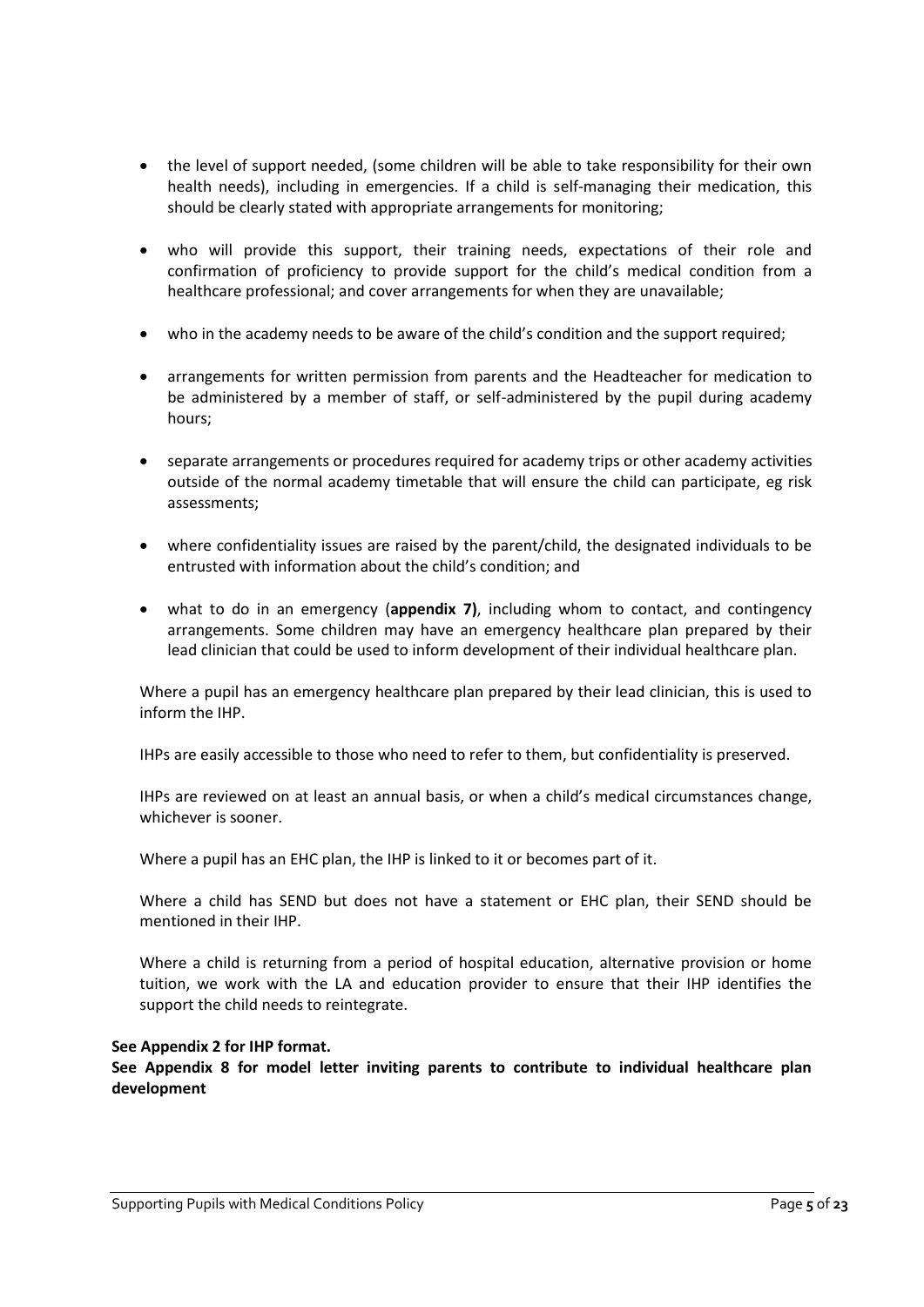#### **Child's Role in Managing Own Medical Needs**

Children may be competent to manage some/all their own medical needs and medicines. Where this is the case, this will be clearly stated on their IHP. Children will be positively encouraged to take responsibility, after discussion with parents, and this will be reflected in IHPs. Where a child is reluctant to take on this responsibility, the academy will support the child to reach the level of responsibility agreed and this will be documented in the IHP.

#### **Where possible children will be able to access their own medicines or devices quickly.**

No child will be expected to take on responsibility until they are ready for it and appropriate supervision will still be given if needed.

#### **Managing Medicines on Academy Premises**

- Medicines should only be administered at the academy when it would be detrimental to a child's health or attendance not to do so.
- The dosage and administration of medicines are checked and signed by a member of staff (a record of medicine administered will be held in the academy office.)
- Medicines will only be administered when the academy's permission slip has been completed and signed by parents/carers
- Where clinically possible, medicines should be prescribed in dose frequencies which enable them to be taken outside academy hours
- No child under 16 should be given prescription or non-prescription medicines without their parent's written consent - except in exceptional circumstances where the medicine has been prescribed to the child without the knowledge of the parents. In such cases, every effort should be made to encourage the child or young person to involve their parents while respecting their right to confidentiality.
- The circumstances in which the academy will administer non-prescription medicines will be set out in the IHP
- A child under 16 should never be given medicine containing aspirin unless prescribed by a doctor.
- Medication, eg for pain relief, should never be administered without first checking maximum dosages and when the previous dose was taken. Parents should be informed.
- The academy will only accept prescribed medicines that are in-date, labelled, provided in the original container as dispensed by a pharmacist and include instructions for administration, dosage and storage. The exception to this is insulin which must still be in date, but may be made available inside an insulin pen or a pump, rather than in its original container.
- All medicines should be stored safely. Children should know where their medicines are at all times and be able to access them immediately. Medicines and devices such as asthma inhalers, blood glucose testing meters and adrenaline pens should be always readily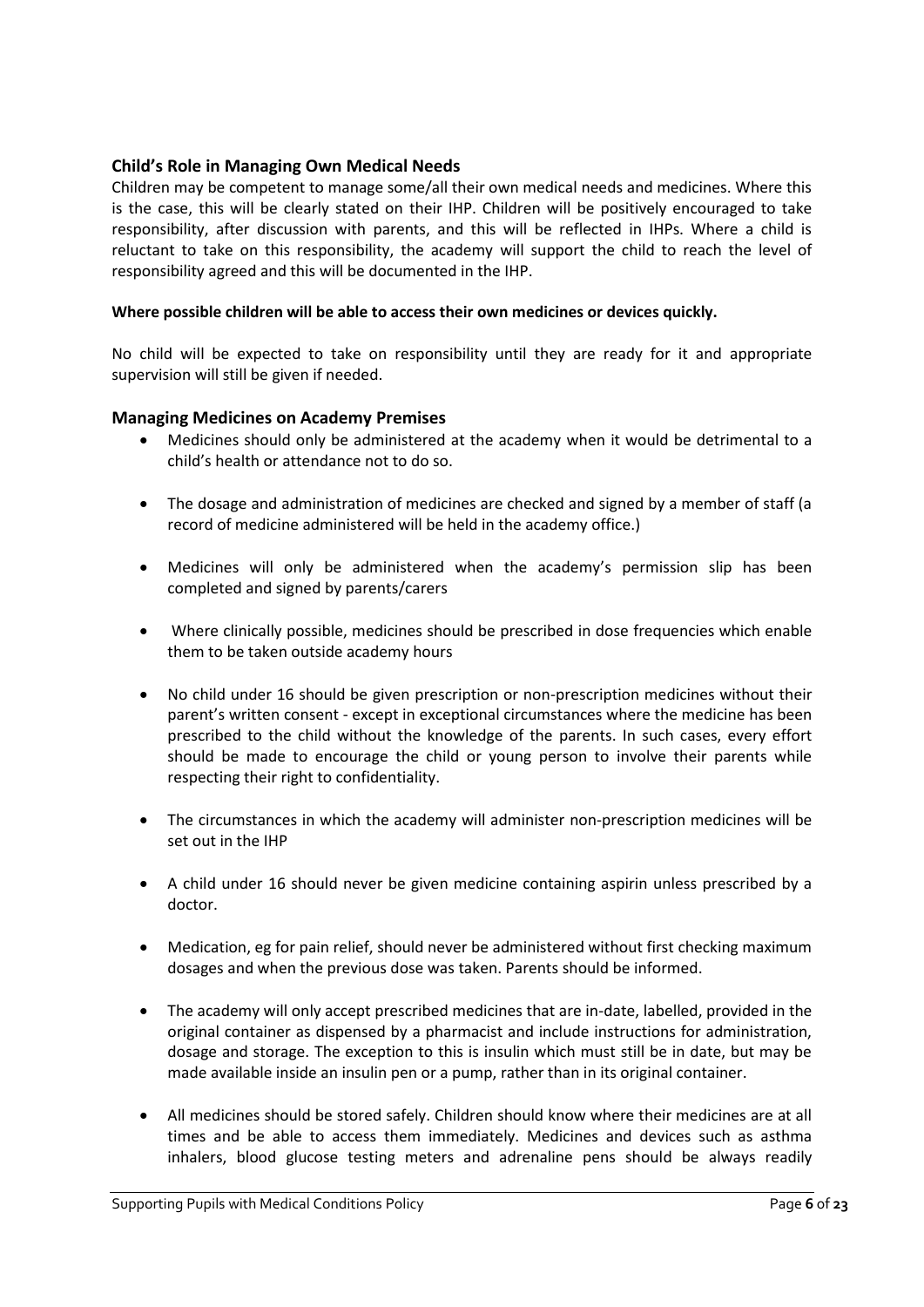available to children and not locked away. This is particularly important to consider when off academy premises e.g. on academy trips.

- A child who has been prescribed a controlled drug may legally have it in their possession if they are competent to do so, but passing it to another child for use is an offence. **However, due to the age range of the children in the academy,** the academy will keep controlled drugs that have been prescribed for a pupil securely stored **and under the control of an adult** and only teaching and administration staff will have access. Controlled drugs must be easily accessible in an emergency. A record will be kept of any doses used and the amount of the controlled drug held by the academy.
- Appropriately trained academy staff may administer a controlled drug to the child for whom it has been prescribed **but only following the completion of the appropriate authorisation form from the parent/carer (appendix 3)**. Staff administering medicines should do so in accordance with the prescriber's instructions. The academy will keep a record of all medicines administered to individual children (**appendix 4)**, stating what, how and how much was administered, when and by whom (**appendix 5)**. Any side effects of the medication to be administered at the academy will be noted.
- If a child refuses to take prescribed medicine as authorised by the parent and in accordance with the prescriber's instructions, the parent must be contacted immediately and this noted on the academy records. If refusal to take medicine results in an emergency, the academy's emergency procedures should be followed.
- When no longer required, medicines should be returned to the parent to arrange for safe disposal. Sharps boxes should always be used for the disposal of needles and other sharps.

#### **Adrenaline auto-injectors (AAIs**)

The administration of AAIs and the treatment of anaphylaxis will be carried out in accordance with the academy's Administration of Medicines Policy.

A Register of AAIs will be kept of all the pupils who have been prescribed an AAI to use in the event of anaphylaxis. A copy of this will be held in each classroom for easy access in the event of an allergic reaction and will be checked as part of initiating the emergency response.

Where a pupil has been prescribed an AAI, this will be written into their IHP.

Pupils who have prescribed AAI devices, and are over the age of seven, are able to keep their device in their possession

For pupils under the age of seven who have prescribed AAI devices, these are stored in a suitably safe and central location: the school office.

Designated staff members will be trained in how to administer an AAI, and the sequence of events to follow when doing so. AAIs will only be administered by these staff members.

In the event of anaphylaxis, a designated staff member will be contacted. Where there is any delay in contacting designated staff members, or where delay could cause a fatality, the nearest staff member will administer the AAI.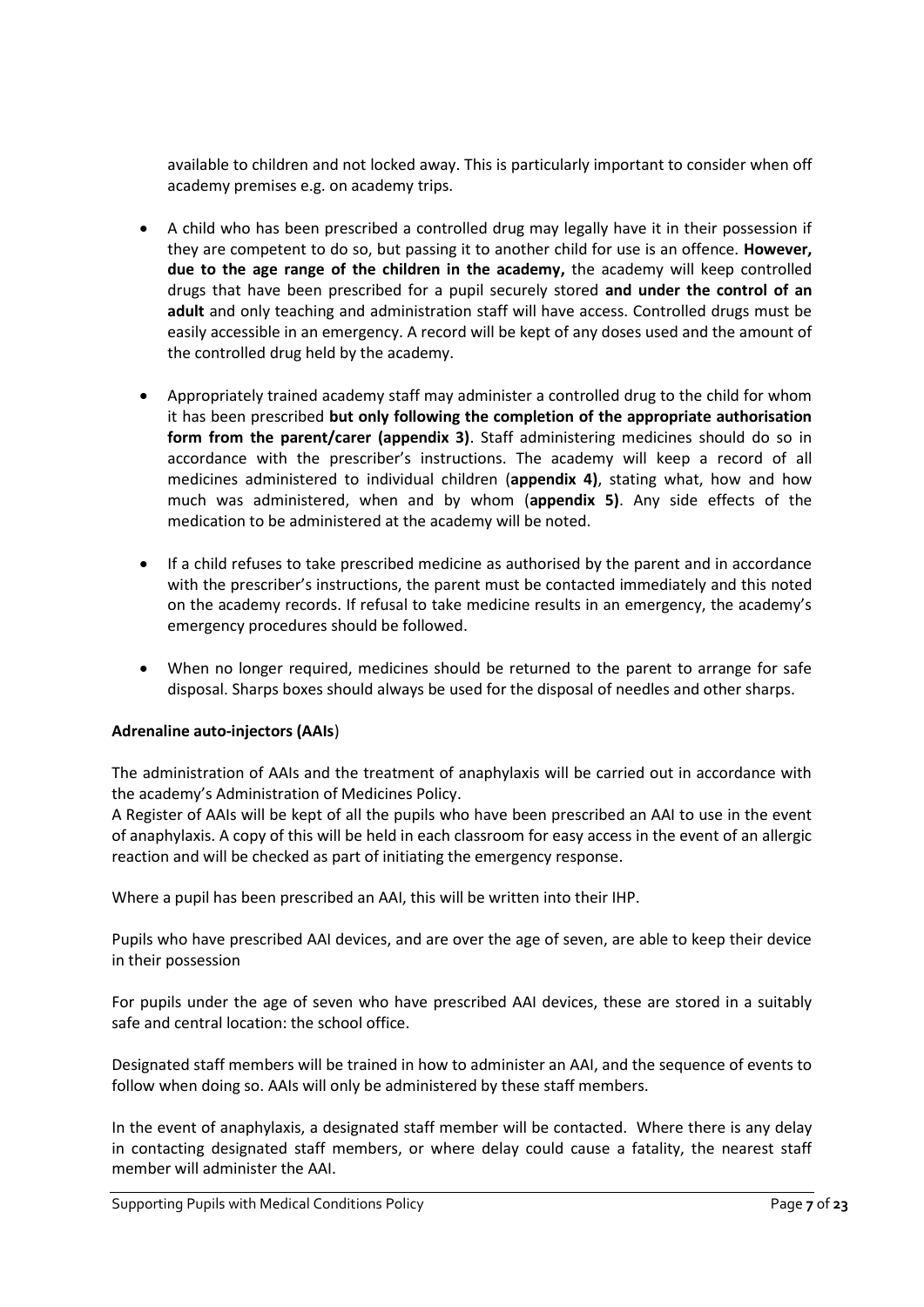If necessary, other staff members may assist the designated staff members with administering AAIs, such as where the pupil needs restraining.

The school will keep a spare AAI for use in the event of an emergency, which will be checked on a monthly basis to ensure that it remains in date and will be replaced when the expiry date approaches.

The spare AAI will be stored in the medical room, ensuring that it is protected from direct sunlight and extreme temperatures.

The spare AAI will only be administered to pupils at risk of anaphylaxis and where written parental consent has been gained.

Where a pupil's prescribed AAI cannot be administered correctly and without delay, the spare will be used.

Where a pupil who does not have a prescribed AAI appears to be having a severe allergic reaction, the emergency services will be contacted, and advice sought as to whether administration of the spare AAI is appropriate.

Where a pupil appears to be having a severe allergic reaction, the emergency services will be contacted even if an AAI device has already been administered.

In the event that an AAI is used, the pupil's parents/carers will be notified that an AAI has been administered and they will be informed whether this was using the pupil's or the academy's device.

Where any AAIs are used, the following information will be recorded on the AAI Record:

- Where and when the reaction took place
- How much medication was given and by whom

For children under the age of six, a dose of 150 micrograms of adrenaline will be used.

For children aged 6-11 years, a dose of 300 micrograms of adrenaline will be used.

AAIs will not be reused and will be disposed of according to manufacturer's guidelines following use.

In the event of a school trip, pupils at risk of anaphylaxis will have their own AAI with them and the school will give consideration to taking the spare AAI in case of an emergency.

#### **Record keeping**

Written records must be kept of all medicines administered to children

#### **Procedures for Emergency Situations**

Arrangements will be in place for what to do in the event of an emergency. These will be laid out in the IHP (Appendix 2) and will include:

What constitutes an emergency situation for the child-signs and symptoms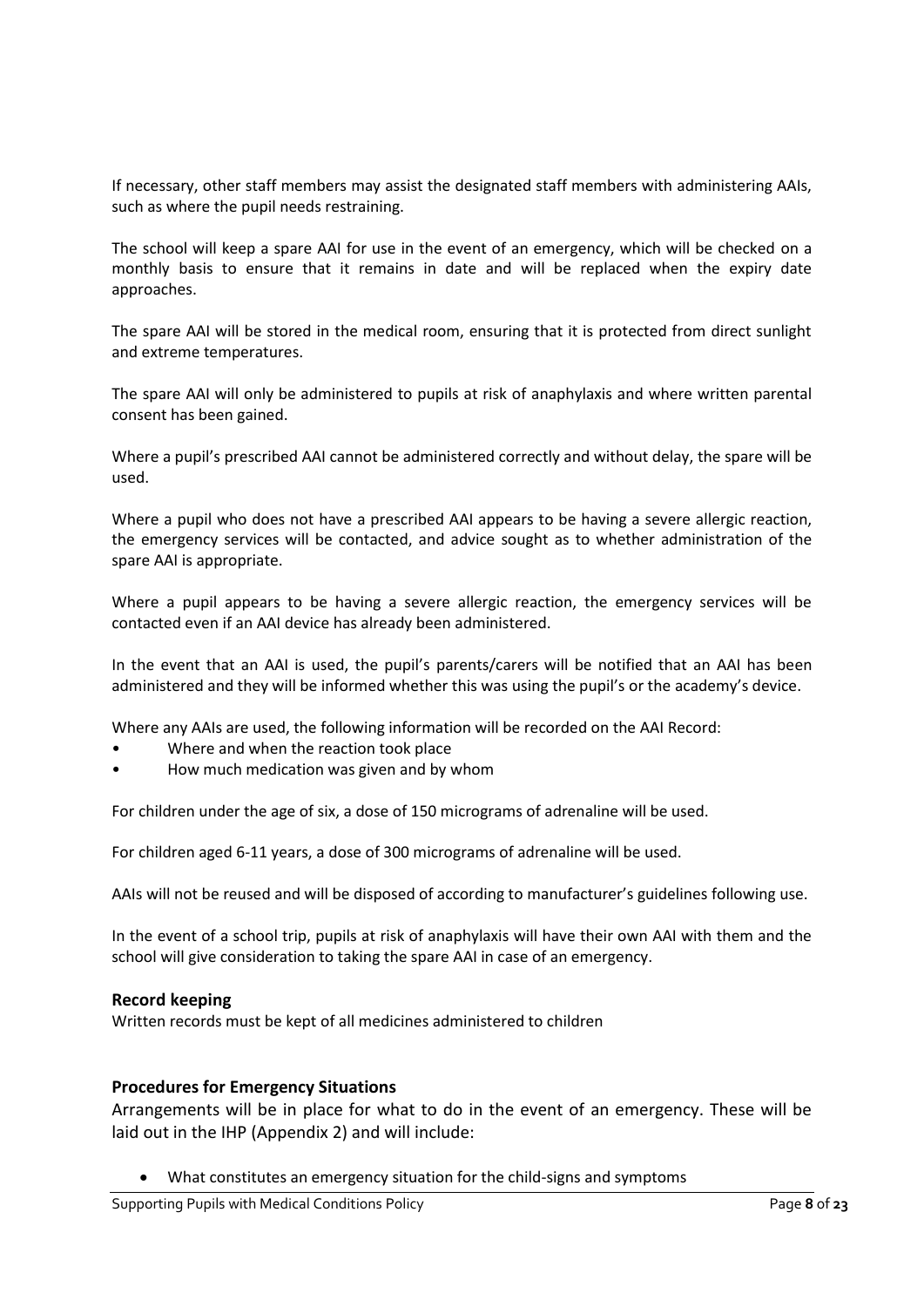- Who needs to be available to support and what they need to do
- What to do in the event of hospitalisation

Pupils are informed in general terms of what to do in an emergency, such as telling a teacher. If a pupil needs to be taken to hospital, a member of staff remains with the pupil until their parents/carers arrive.

When transporting pupils with medical conditions to medical facilities, staff members are informed of the correct postcode and address for use in navigation systems

#### **Day trips visits and sporting activities**

Where possible the academy will offer flexibility and make reasonable adjustments so that pupils with medical conditions can take part. The academy will be clear what is required to support pupils with medical needs in participating in academy trips and visits, or in sporting activities and arrangements for these will be laid out in the IHP.

The academy will carry out risk assessments regarding the participation of pupils with medical needs. The academy will arrange for adjustments to be made for all pupils to participate, except where evidence from a clinician, such as a GP, indicates that this is not possible.

The academy may meet parents as part of preparing to meet the child's needs on a trip. Where possible the academy will arrange adjustments to the programme, accommodation or food provision to meet a child's needs.

For instances where children experience common medical conditions (e.g. diarrhoea, slapped cheek) medical guidance will be adhered to in order to ensure all timescales are met and, infection periods are avoided.

#### **Unacceptable practice**

It will be unacceptable to:

- prevent children from easily accessing their inhalers and medication and administering their medication when and where necessary;
- assume that every child with the same condition requires the same treatment;
- ignore the views of the child or their parents; or ignore medical evidence or opinion, (although this may be challenged);
- send children with medical conditions home frequently or prevent them from staying for normal academy activities, including lunch, unless this is specified in their individual healthcare plans;
- if the child becomes ill, send them to the academy office or medical room unaccompanied or with someone unsuitable;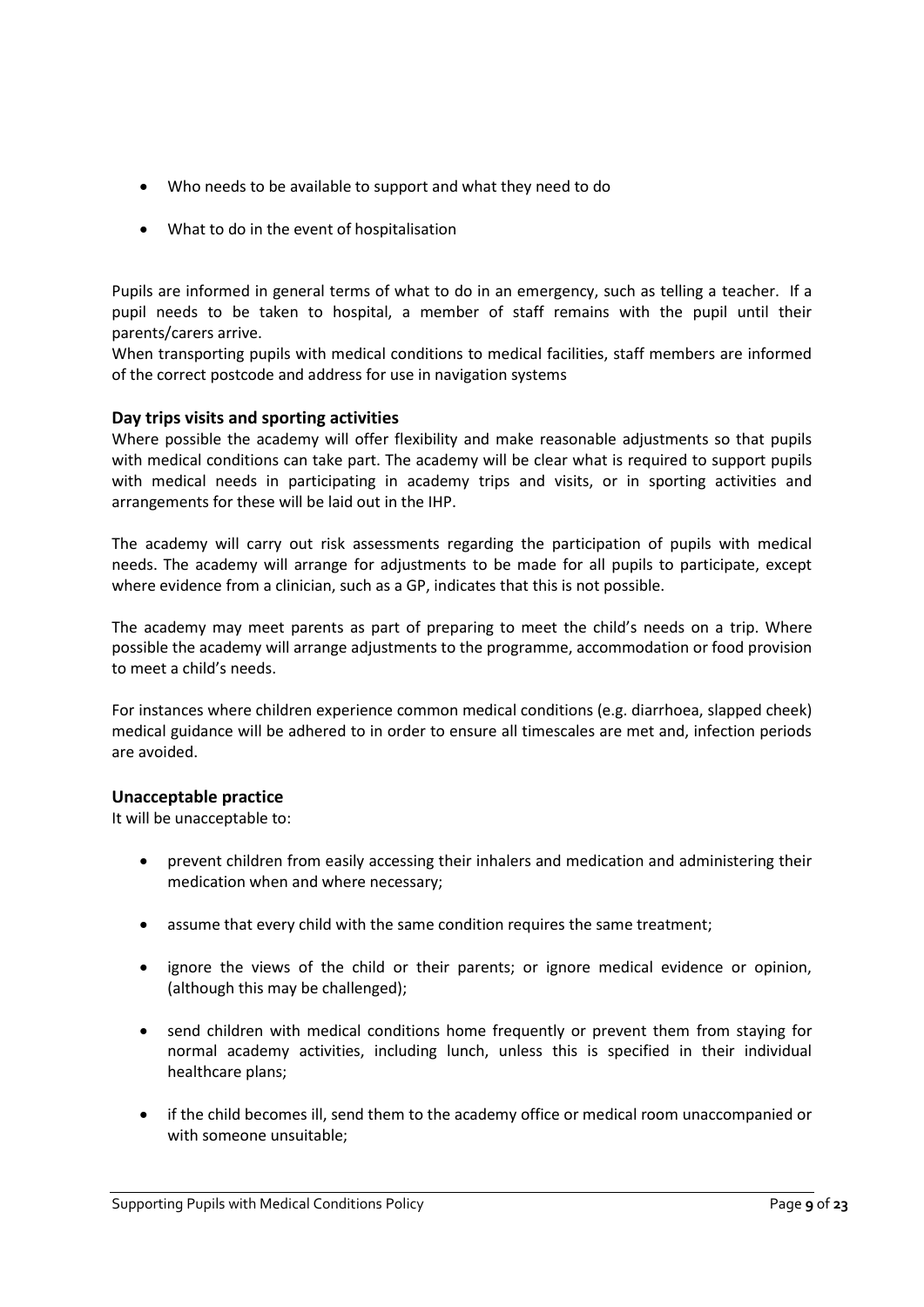- penalise children for their attendance record if their absences are related to their medical condition e.g. hospital appointments;
- prevent pupils from drinking, eating or taking toilet or other breaks whenever they need to in order to manage their medical condition effectively;
- require parents, or otherwise make them feel obliged, to attend the academy to administer medication or provide medical support to their child. No parent should have to give up working because the academy is failing to support their child's medical needs; or
- prevent children from participating, or create unnecessary barriers to children participating in any aspect of academy life, including academy trips, e.g. by requiring parents to accompany the child

#### **Policy Implementation**

- The Headteacher has overall responsibility for the implementation of this policy
- The academy is committed to making sure that all relevant staff will be made aware of the child's condition. Where relief staff or new adults are supporting within a child's class, administration staff and /or Class Teachers will explain their needs and requirements.
- The academy has arrangements in place in case of staff absence or staff turnover to ensure someone is always available. Adults within the phase (teachers and teaching assistants), as well as at least one member of the administration staff, will be aware of the child's needs and procedures surrounding their daily life at school. The academy will endeavour to ensure there is always an adult, who knows the needs of the child, on site.
- The academy will make sure risk assessments for academy visits, holidays, and other academy activities outside of the normal timetable include provision for pupils with medical conditions. Risk assessments for trips will be overseen by the Headteacher.
- The academy will monitor individual healthcare plans. IHPs will be reviewed at least annually or earlier if evidence is presented that the child's needs have changed.

#### **Roles and Responsibilities**

Roles of those involved in providing support for pupils with medical conditions are given in brief as follows:

#### **Governing Bodies**

- Must make arrangements to support pupils with medical needs, including making sure a policy is developed and implemented
- Must ensure that sufficient staff have received suitable training and are competent before they take on responsibility to support children with medical conditions
- Ensure staff have access to information and other teaching materials

#### **Headteacher**

Ensure policy is developed and adequately implemented with partners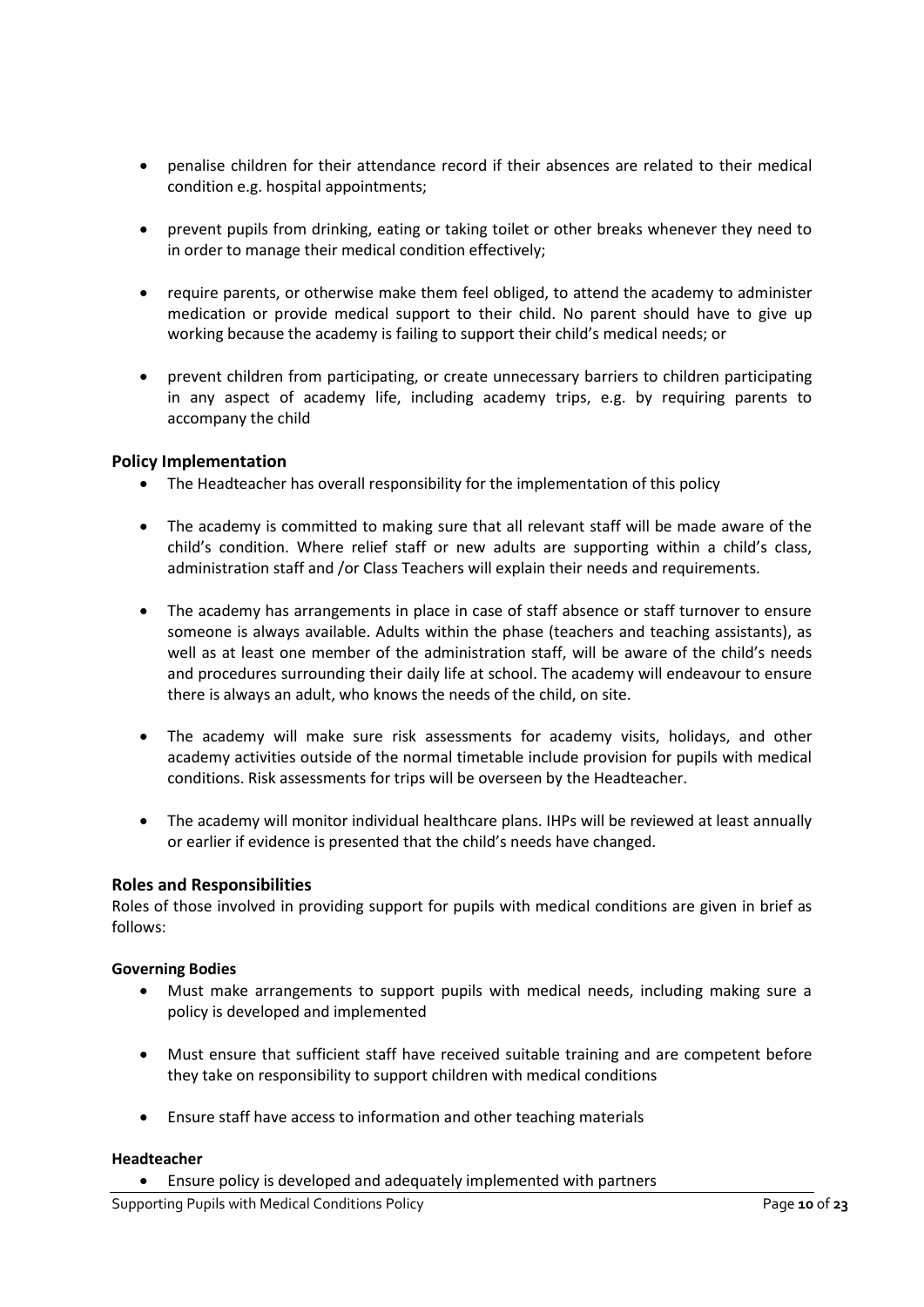- Make sure all staff are aware of the policy and understand their role in implementation
- Ensure all staff who need to know are aware of a particular child's medical condition
- Ensure sufficient staff are appropriately trained
- Overall responsibility for the development of Individual Healthcare Plans
- Make sure staff adequately insured and made aware of cover
- Making sure school nurse is aware of pupils requiring support

#### **Academy Staff**

- Any member of academy staff may be asked to provide support to pupils with medical conditions, including the administering of medicines, although they cannot be required to do so.
- Although administering medicines is not part of teachers' professional duties, they should take into account the needs of pupils with medical conditions that they teach.
- Academy staff should receive sufficient and suitable training and achieve the necessary level of competency before they take on responsibility to support children with medical conditions.
- Any member of academy staff should know what to do and respond accordingly when they become aware that a pupil with a medical condition needs help.

#### **School Nurses**

- The academy will either have an employed nurse or access to school nursing services.
- They are responsible for notifying the academy when a child has been identified as having a medical condition which will require support in school. Wherever possible, they should do this before the child starts at the academy.
- They would not usually have an extensive role in ensuring that schools are taking appropriate steps to support children with medical conditions, but may support staff on implementing a child's individual healthcare plan and provide advice and liaison, for example on training.
- Can liaise with lead clinicians locally on appropriate support for the child and associated staff training needs.

#### **Other Healthcare Professionals**

- should notify school nurse of pupils requiring support.
- May provide advice on developing IHPs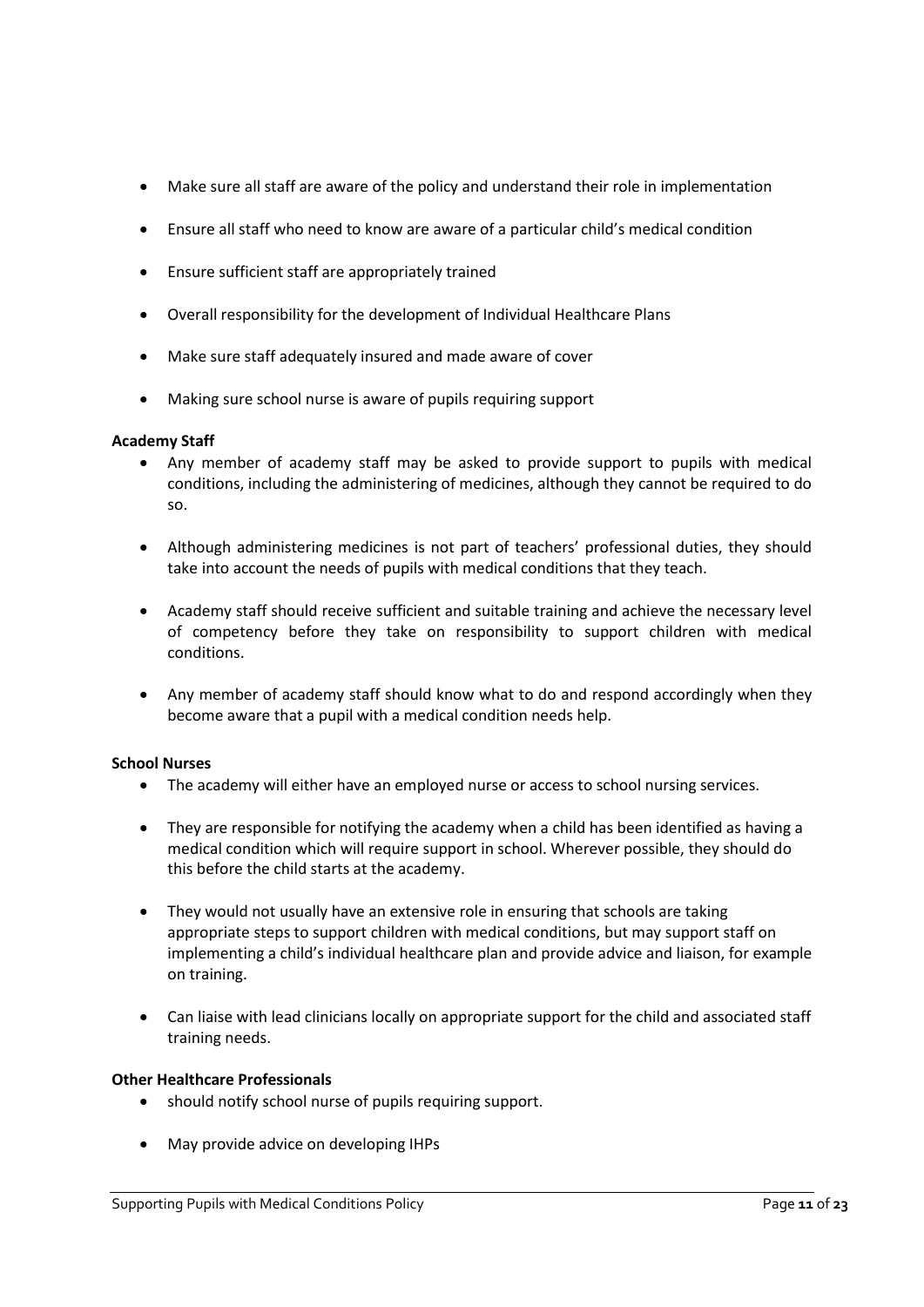#### **Pupils**

- Provide information about how their condition affects them.
- They should be fully involved, at a level appropriate to their age and stage, in discussions and contribute to their IHP

#### **Parents**

- Provide the academy with sufficient up to date information
- Are involved in development and review of IHP
- Should carry out any action they agreed to as part of implementation of IHP

#### **Local Authorities**

- Are commissioners for school nurses as well as maintained schools.
- Have a duty to promote co-operation between relevant partners

#### **Clinical Commissioning Groups**

- Responsible for commissioning other healthcare professionals such as specialist nurses.
- They have to ensure that commissioning is responsive to children's needs and that health services can cooperate with schools

#### **Ofsted**

 The inspection framework places clear emphasis on meeting needs of disabled children and pupils with SEN. Inspectors are briefed to consider pupils with medical conditions alongside these groups and to report on how well their needs are being met.

#### **Staff Training**

The academy has a responsibility to ensure staff are properly trained and any member of staff providing support to a pupil with medical needs will receive suitable training.

Staff must not give prescription medicines or undertake health care procedures without appropriate training.

- Where possible and relevant, staff will be involved with the completion of risk assessments and will be clear on their role in their implementation
- Training needs will be assessed both with professionals such as school nursing, physiotherapists and the staff themselves. Appropriate training will then be sought by academy or individuals within the medical team supporting the child and the training will then be undertaken.
- Where required, whole staff training (eg deaf awareness training) will be arranged in order for all staff to support a child in their daily lives at school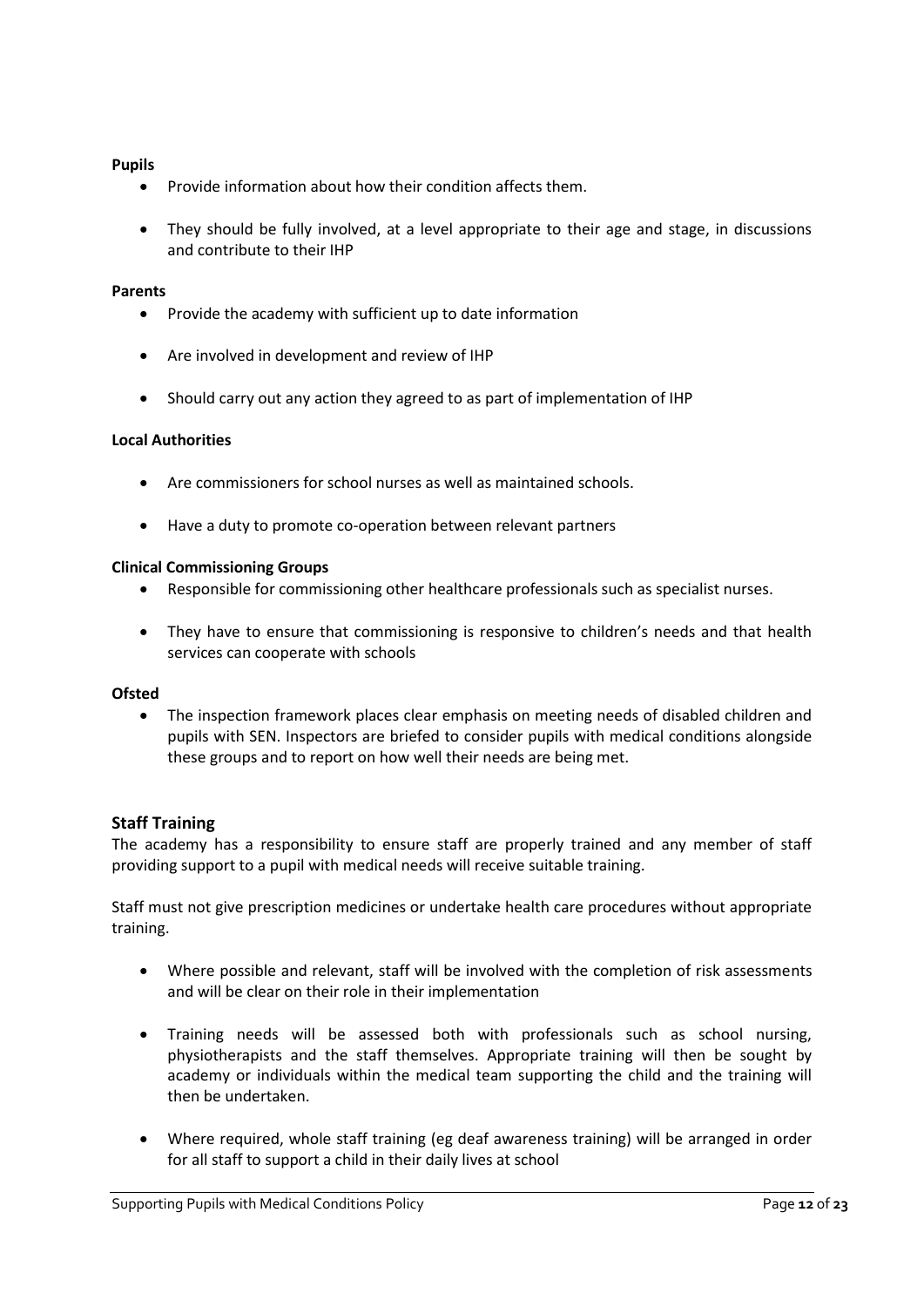• Staff training will be organised by the Headteacher.

Record of Training template (**Appendix 6**).

#### **Insurance**

Where required, the academy will ensure that the appropriate level of insurance is in place and appropriately reflects the level of risk.

#### **Defibrillators (If in situ)**

Academies must have permission from the Trust prior to installation of an automated external defibrillator (AED) and must fulfil and evidence the following:

- The academy has a Mediana HeartOn A15 automated external defibrillator (AED).
- The AED is stored in the medical room in an unlocked, alarmed cabinet.
- All staff members and pupils are aware of the AED's location and what to do in an emergency.
- A risk assessment regarding the storage and use of AEDs at the schools has been carried out.
- No training is needed to use the AED, as voice and/or visual prompts guide the rescuer through the entire process from when the device is first switched on or opened; however, staff members are trained in cardiopulmonary resuscitation (CPR), as this is an essential part of first-aid and AED use.
- The emergency services will always be called where an AED is used or requires using.
- Where possible, AEDs will be used in paediatric mode or with paediatric pads for pupils under the age of eight.

Maintenance checks will be undertaken on AEDs on a weekly basis by name of designated person, with a record of all checks and maintenance work being kept up to date by the designated person.

#### **Complaints handling**

Any complaint in relation to this policy or the academy's implementation of it should be raised in accordance with the academy's ordinary complaint's policy.

#### **Equal opportunities**

This policy applies to all children regardless of their gender, colour, ethnicity, ability or disability, religion or nationality.

#### **Review Frequency and Monitoring**

The implementation and impact of this policy will be monitored and the policy will be reviewed every three years.

#### **Links to other policies:**

- Safeguarding
- Health and Safety
- Attendance
- Anti-bullying
- Equal Opportunities
- Administration of Medicines
- Intimate Care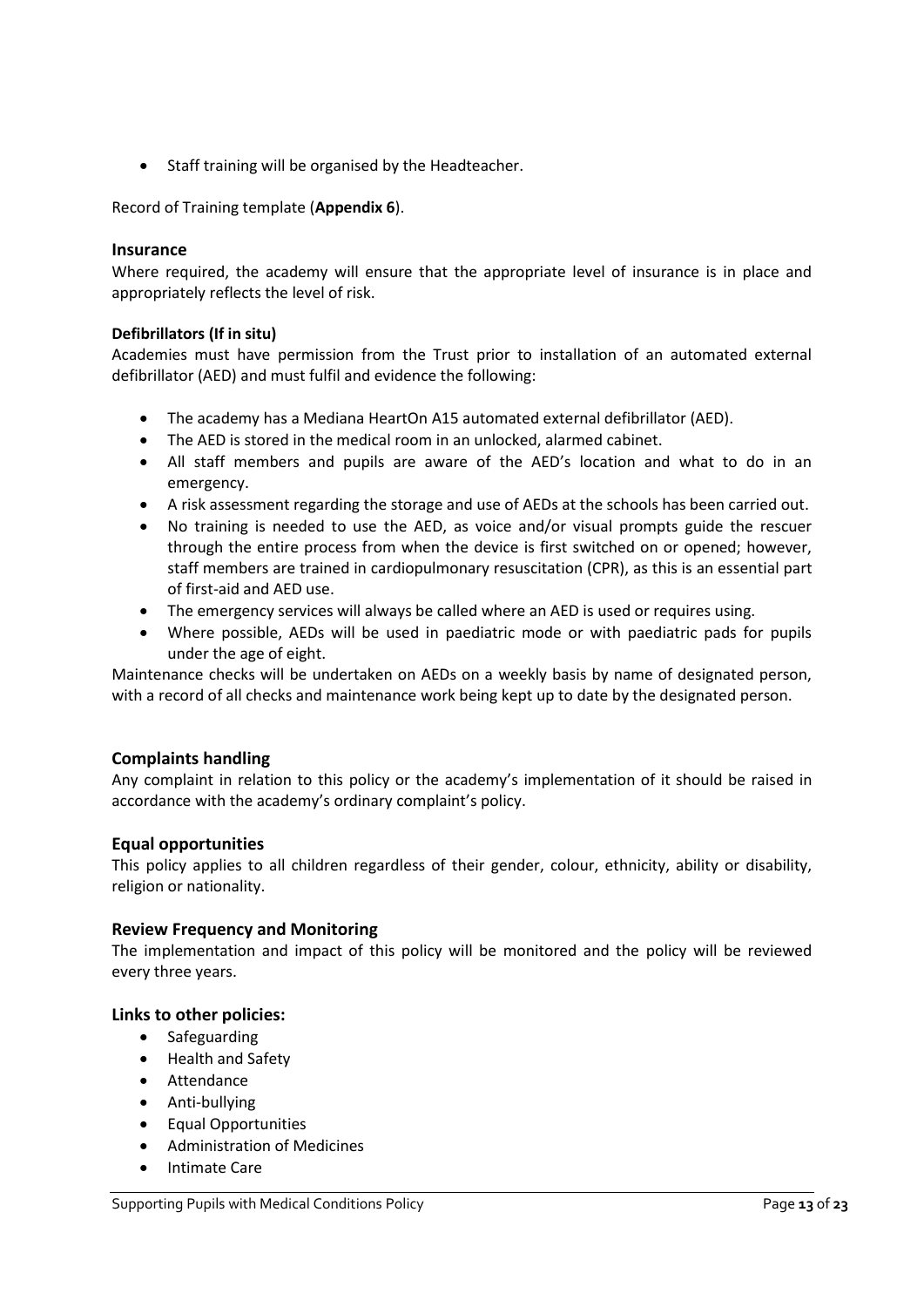## Annex A: Model process for developing individual healthcare plans



Source

*Supporting Pupils at School with Medical Conditions* Statutory Guidance April 2014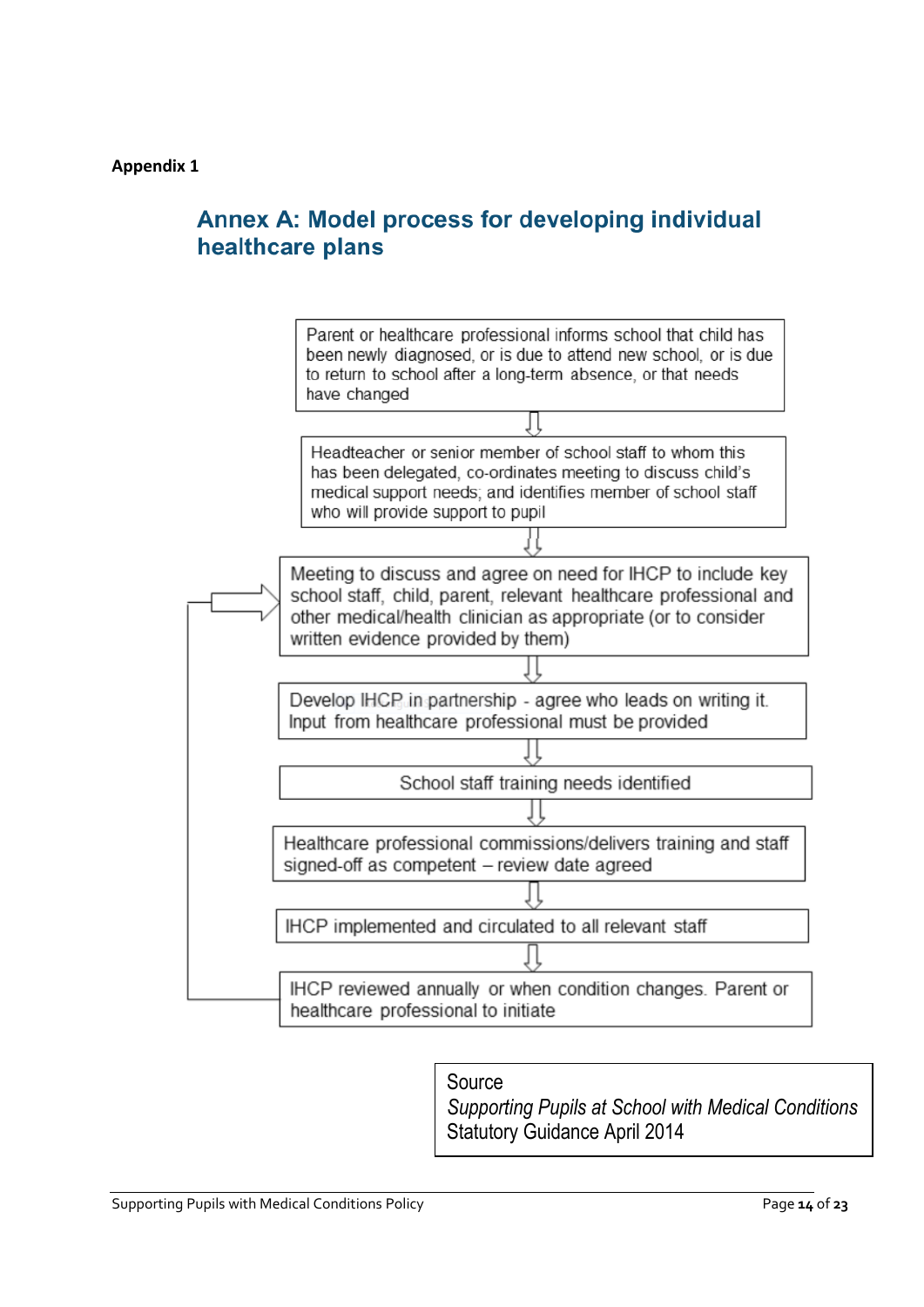## **Individual Healthcare Plan**

| Name of school/setting            |  |
|-----------------------------------|--|
| Child's name                      |  |
| Group/class/form                  |  |
| Date of birth                     |  |
| Child's address                   |  |
| Medical diagnosis or condition    |  |
| Date                              |  |
| Review date                       |  |
|                                   |  |
|                                   |  |
| <b>Family Contact Information</b> |  |
| Name                              |  |
| Phone no. (work)                  |  |
| (home)                            |  |
| (mobile)                          |  |
| Name                              |  |
| Relationship to child             |  |
| Phone no. (work)                  |  |

(mobile)

#### **Clinic/Hospital Contact**

Name

Phone no.

#### **G.P.**

Name

Phone no.

Who is responsible for providing support in school

Describe medical needs and give details of child's symptoms, triggers, signs, treatments, facilities, equipment or devices, environmental issues etc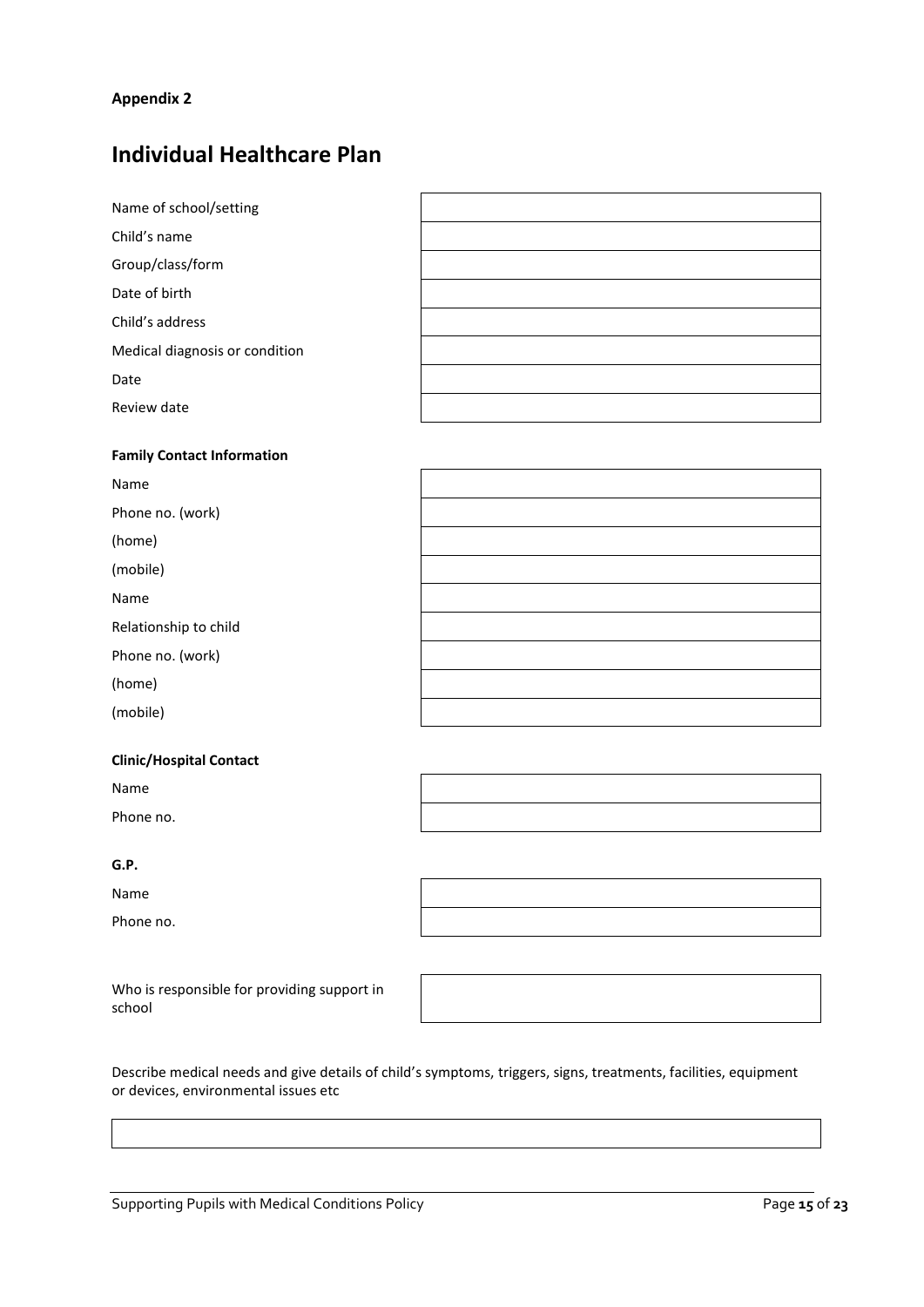Name of medication, dose, method of administration, when to be taken, side effects, contra-indications, administered by/self-administered with/without supervision

Daily care requirements

Specific support for the pupil's educational, social and emotional needs

Arrangements for school visits/trips etc

Other information

Describe what constitutes an emergency, and the action to take if this occurs

Who is responsible in an emergency *(state if different for off-site activities)*

Plan developed with

Staff training needed/undertaken – who, what, when

Form copied to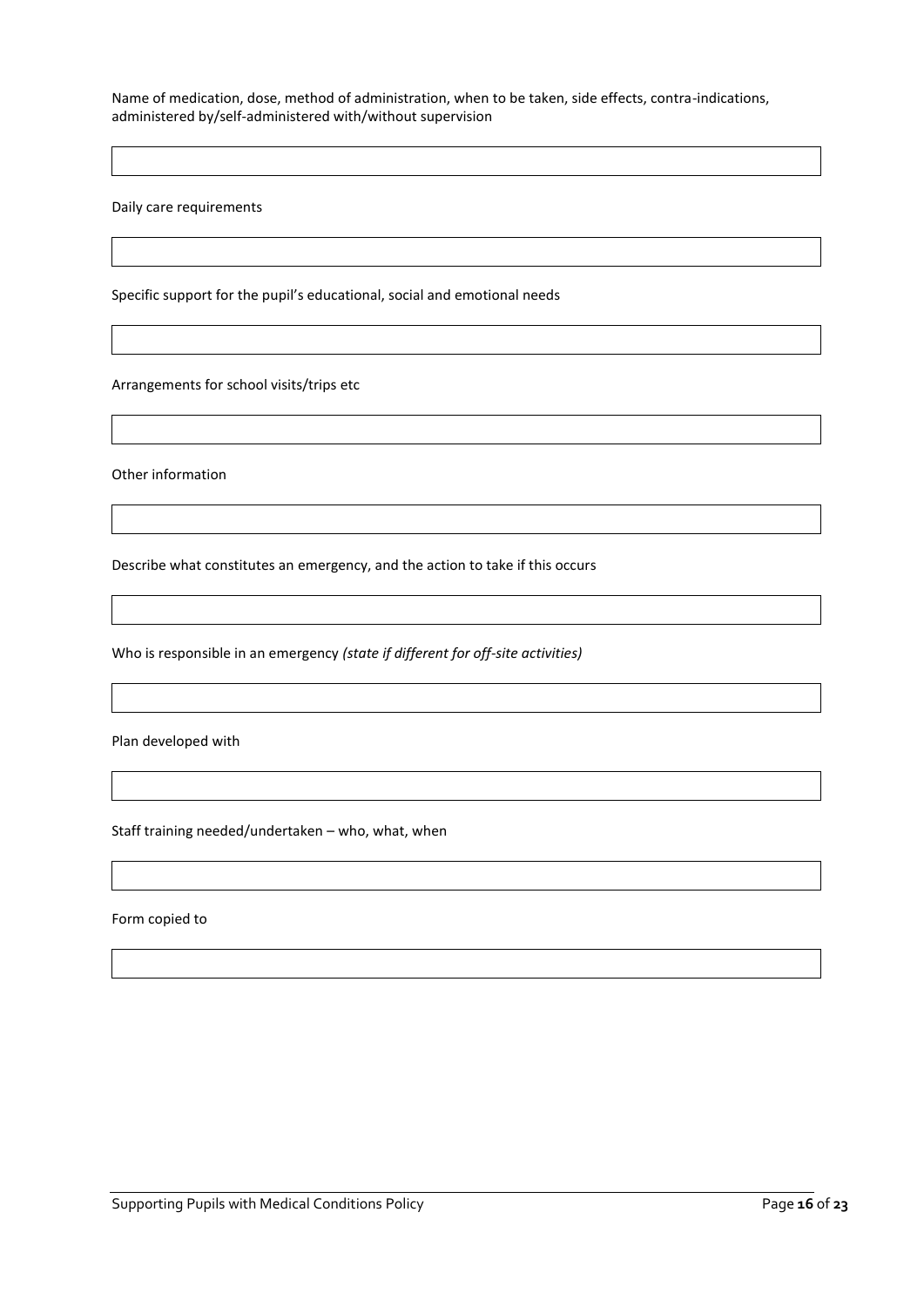## **Parental Agreement for Setting to Administer Medicine**

The school/setting will not give your child medicine unless you complete and sign this form, and the school or setting has a policy that the staff can administer medicine.

| Date for review to be initiated by                                           |  |
|------------------------------------------------------------------------------|--|
| Name of school/setting                                                       |  |
| Name of child                                                                |  |
| Date of birth                                                                |  |
| Group/class/form                                                             |  |
| Medical condition or illness                                                 |  |
| <b>Medicine</b>                                                              |  |
| Name/type of medicine<br>(as described on the container)                     |  |
| Expiry date                                                                  |  |
| Dosage and method                                                            |  |
| Timing                                                                       |  |
| Special precautions/other instructions                                       |  |
| Are there any side effects that the<br>school/setting needs to know about?   |  |
| Self-administration $-y/n$                                                   |  |
| Procedures to take in an emergency                                           |  |
| NB: Medicines must be in the original container as dispensed by the pharmacy |  |

#### **Contact Details**

Name

Daytime telephone no.

Relationship to child

Address

[agreed member of staff]

I understand that I must deliver the medicine personally to

The above information is, to the best of my knowledge, accurate at the time of writing and I give consent to school/setting staff administering medicine in accordance with the school/setting policy. I will inform the school/setting immediately, in writing, if there is any change in dosage or frequency of the medication or if the medicine is stopped.

| Signature(s)                                                | Date |  |
|-------------------------------------------------------------|------|--|
| (Parent/Carer/Guardian/Person with parental responsibility) |      |  |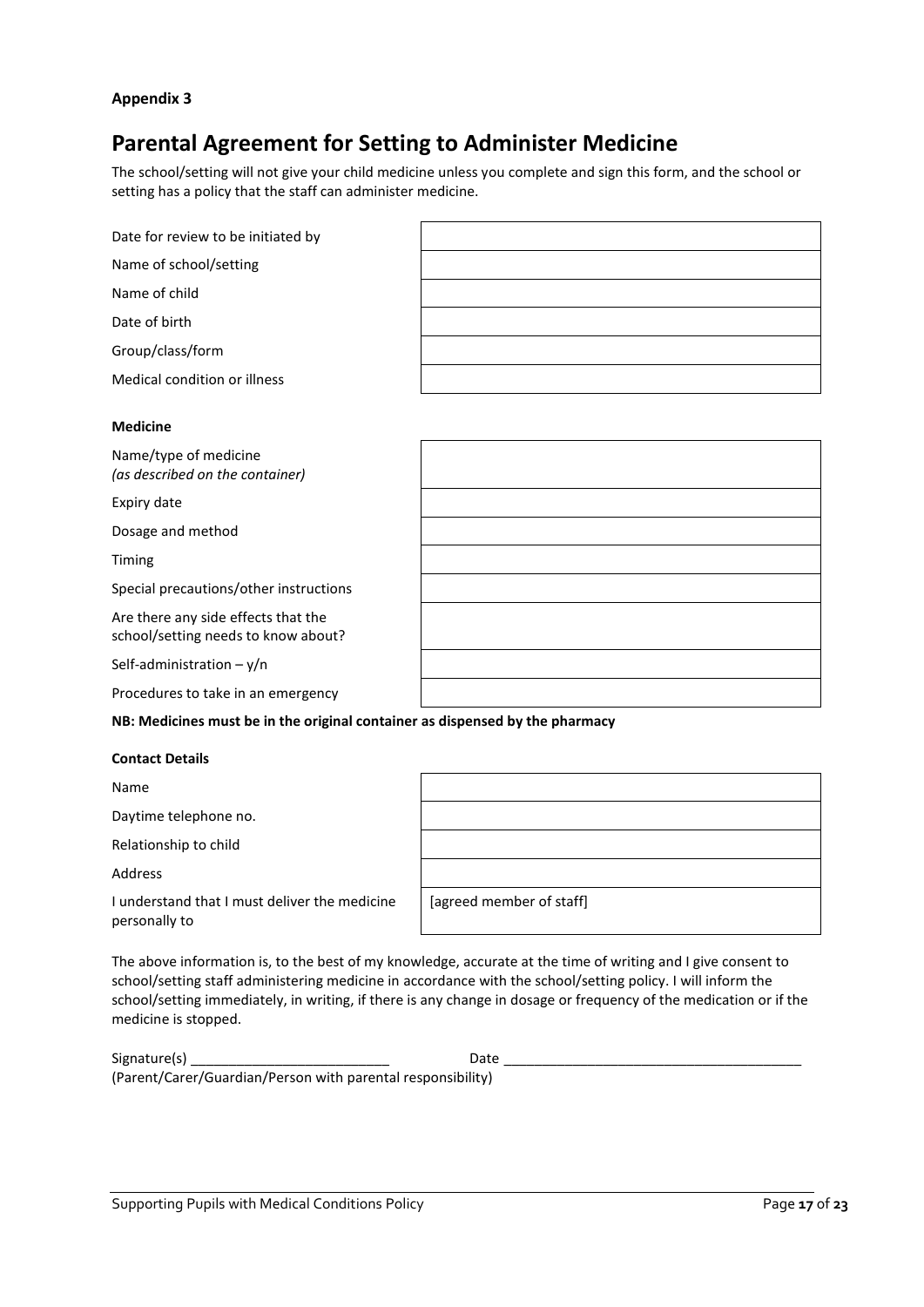## **Record of Medicine Administered to an Individual Child**

| Name of school/setting           |  |  |
|----------------------------------|--|--|
| Name of child                    |  |  |
| Date medicine provided by parent |  |  |
| Group/class/form                 |  |  |
| Quantity received                |  |  |
| Name and strength of medicine    |  |  |
| Expiry date                      |  |  |
| Quantity returned                |  |  |
| Dose and frequency of medicine   |  |  |
|                                  |  |  |
| Staff signature                  |  |  |
|                                  |  |  |
| Signature of parent              |  |  |
|                                  |  |  |
| Date                             |  |  |
| Time given                       |  |  |
| Dose given                       |  |  |
| Name of member of staff          |  |  |
| Staff initials                   |  |  |
|                                  |  |  |
| Date                             |  |  |
| Time given                       |  |  |
| Dose given                       |  |  |
| Name of member of staff          |  |  |
| <b>Staff initials</b>            |  |  |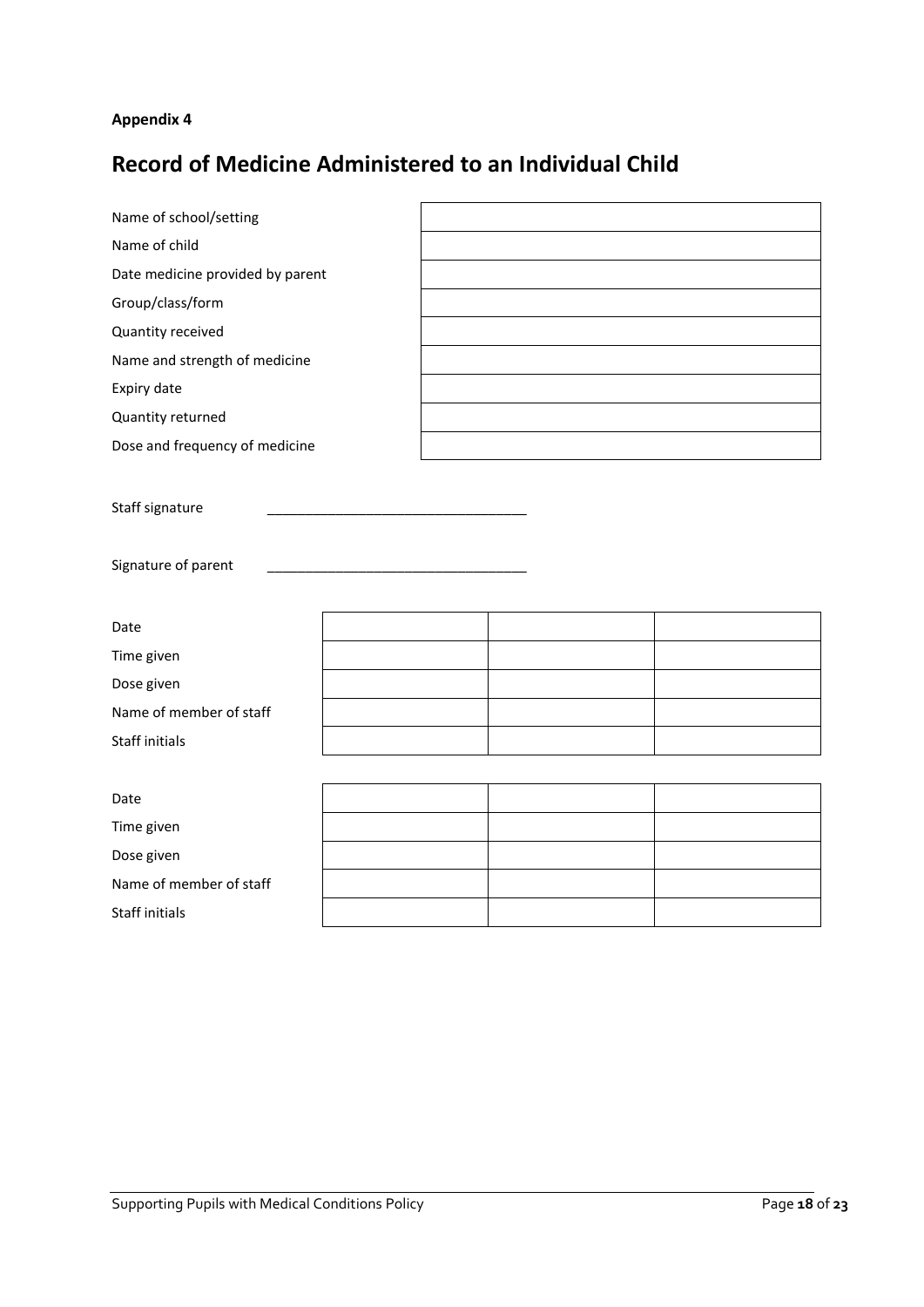#### **C: Record of medicine administered to an individual child (Continued)**

| Date                    |  |  |
|-------------------------|--|--|
| Time given              |  |  |
| Dose given              |  |  |
| Name of member of staff |  |  |
| Staff initials          |  |  |
|                         |  |  |
| Date                    |  |  |
| Time given              |  |  |
| Dose given              |  |  |
| Name of member of staff |  |  |
| <b>Staff initials</b>   |  |  |
|                         |  |  |
| Date                    |  |  |
| Time given              |  |  |
| Dose given              |  |  |
| Name of member of staff |  |  |
| <b>Staff initials</b>   |  |  |
|                         |  |  |
| Date                    |  |  |
| Time given              |  |  |
| Dose given              |  |  |
| Name of member of staff |  |  |
| <b>Staff initials</b>   |  |  |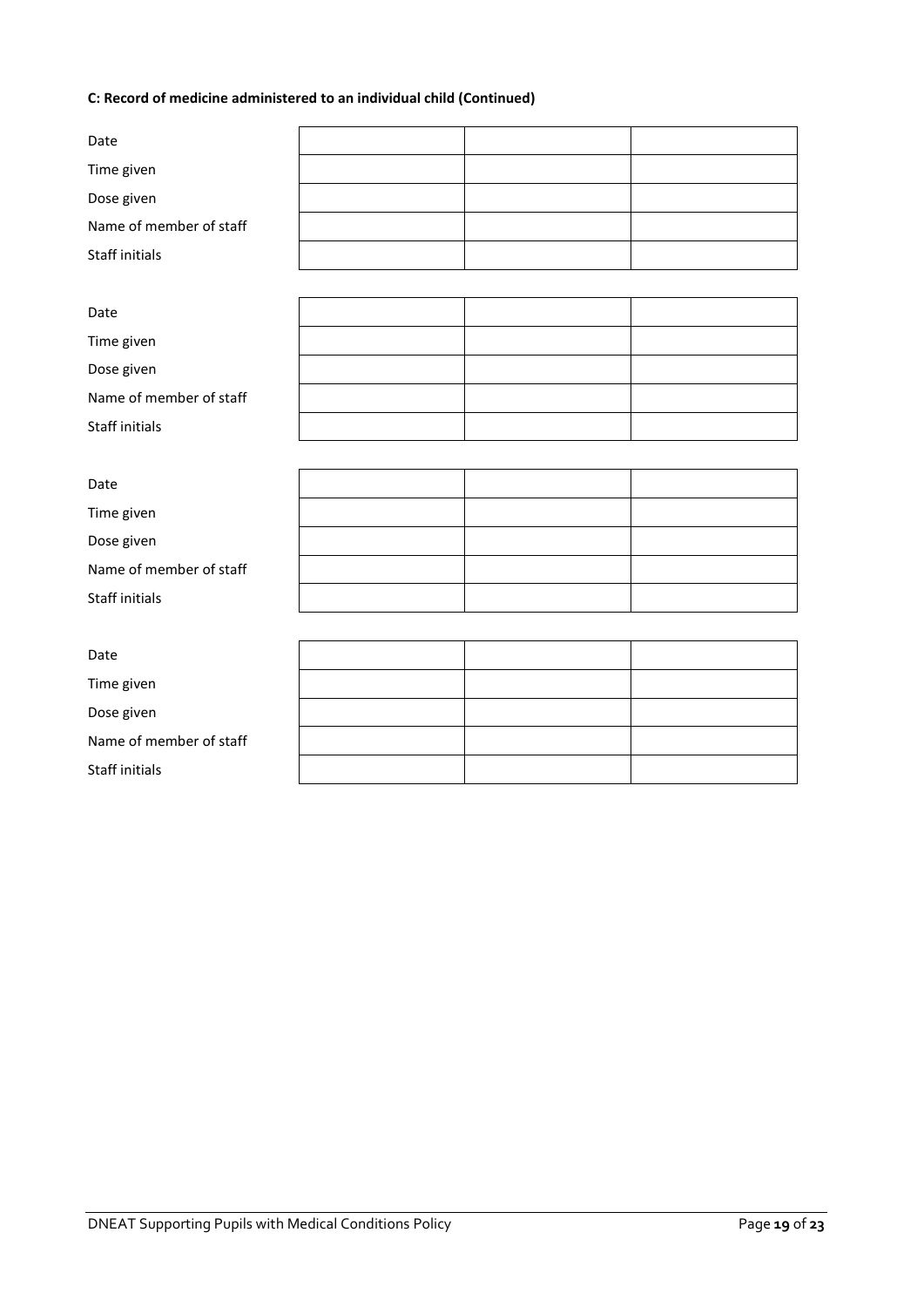## **Record of Medicine Administered to All Children**

| Name of school/setting |              |      |                     |            |               |                       |            |
|------------------------|--------------|------|---------------------|------------|---------------|-----------------------|------------|
| Date                   | Child's name | Time | Name of<br>medicine | Dose given | Any reactions | Signature<br>of staff | Print name |
|                        |              |      |                     |            |               |                       |            |
|                        |              |      |                     |            |               |                       |            |
|                        |              |      |                     |            |               |                       |            |
|                        |              |      |                     |            |               |                       |            |
|                        |              |      |                     |            |               |                       |            |
|                        |              |      |                     |            |               |                       |            |
|                        |              |      |                     |            |               |                       |            |
|                        |              |      |                     |            |               |                       |            |
|                        |              |      |                     |            |               |                       |            |
|                        |              |      |                     |            |               |                       |            |
|                        |              |      |                     |            |               |                       |            |
|                        |              |      |                     |            |               |                       |            |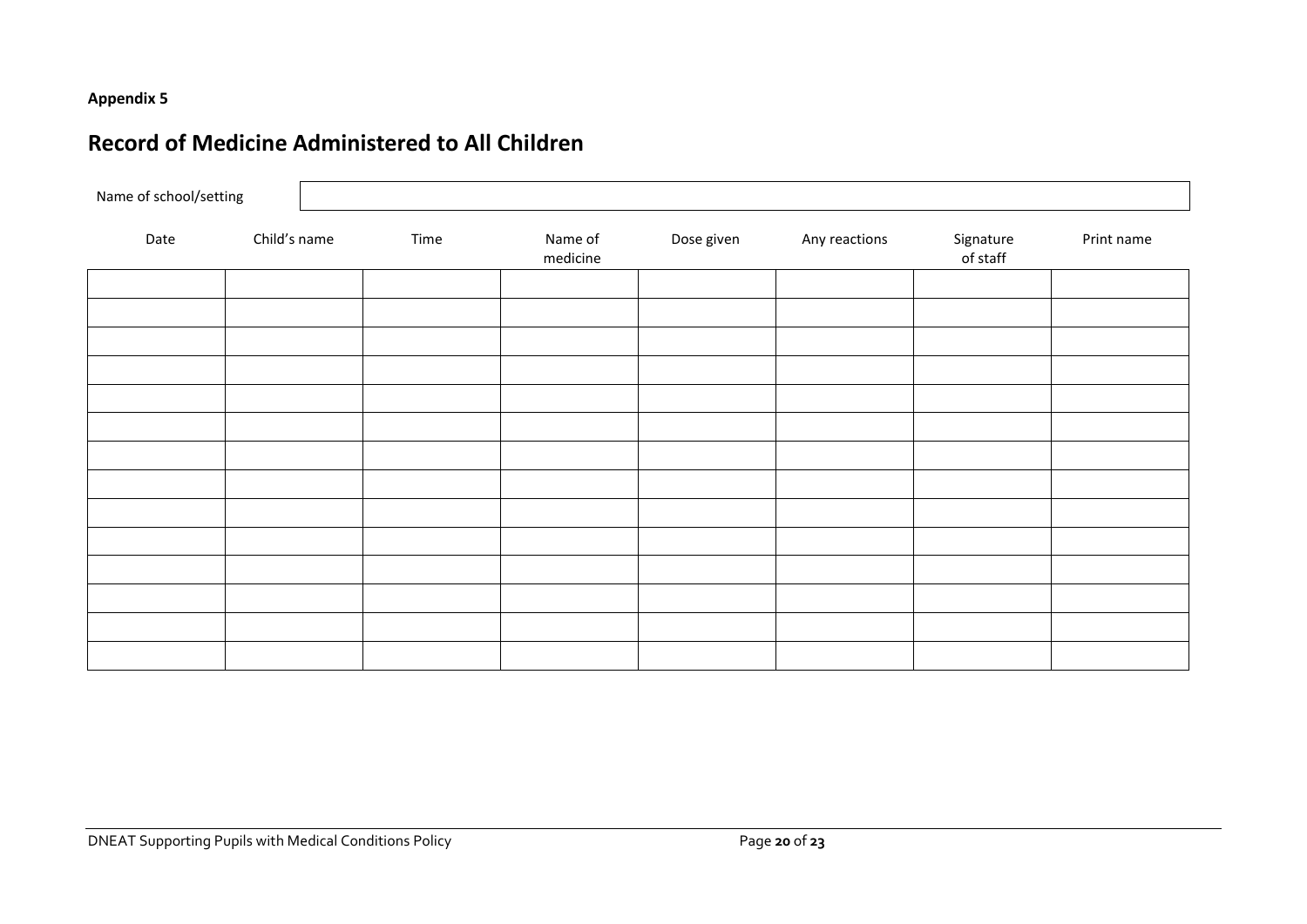## **Staff Training Record – Administration of Medicines**

| Name of school/setting                                                                   |  |                                                                                                                     |  |
|------------------------------------------------------------------------------------------|--|---------------------------------------------------------------------------------------------------------------------|--|
| Name                                                                                     |  |                                                                                                                     |  |
| Type of training received                                                                |  |                                                                                                                     |  |
| Date of training completed                                                               |  |                                                                                                                     |  |
| Training provided by                                                                     |  |                                                                                                                     |  |
| Profession and title                                                                     |  |                                                                                                                     |  |
| necessary treatment. I recommend that the training is updated [name of member of staff]. |  | I confirm that [name of member of staff] has received the training detailed above and is competent to carry out any |  |
| Trainer's signature                                                                      |  |                                                                                                                     |  |
| Date                                                                                     |  |                                                                                                                     |  |
| I confirm that I have received the training detailed above.                              |  |                                                                                                                     |  |
| Staff signature                                                                          |  |                                                                                                                     |  |
| Date                                                                                     |  |                                                                                                                     |  |
| Suggested review date                                                                    |  |                                                                                                                     |  |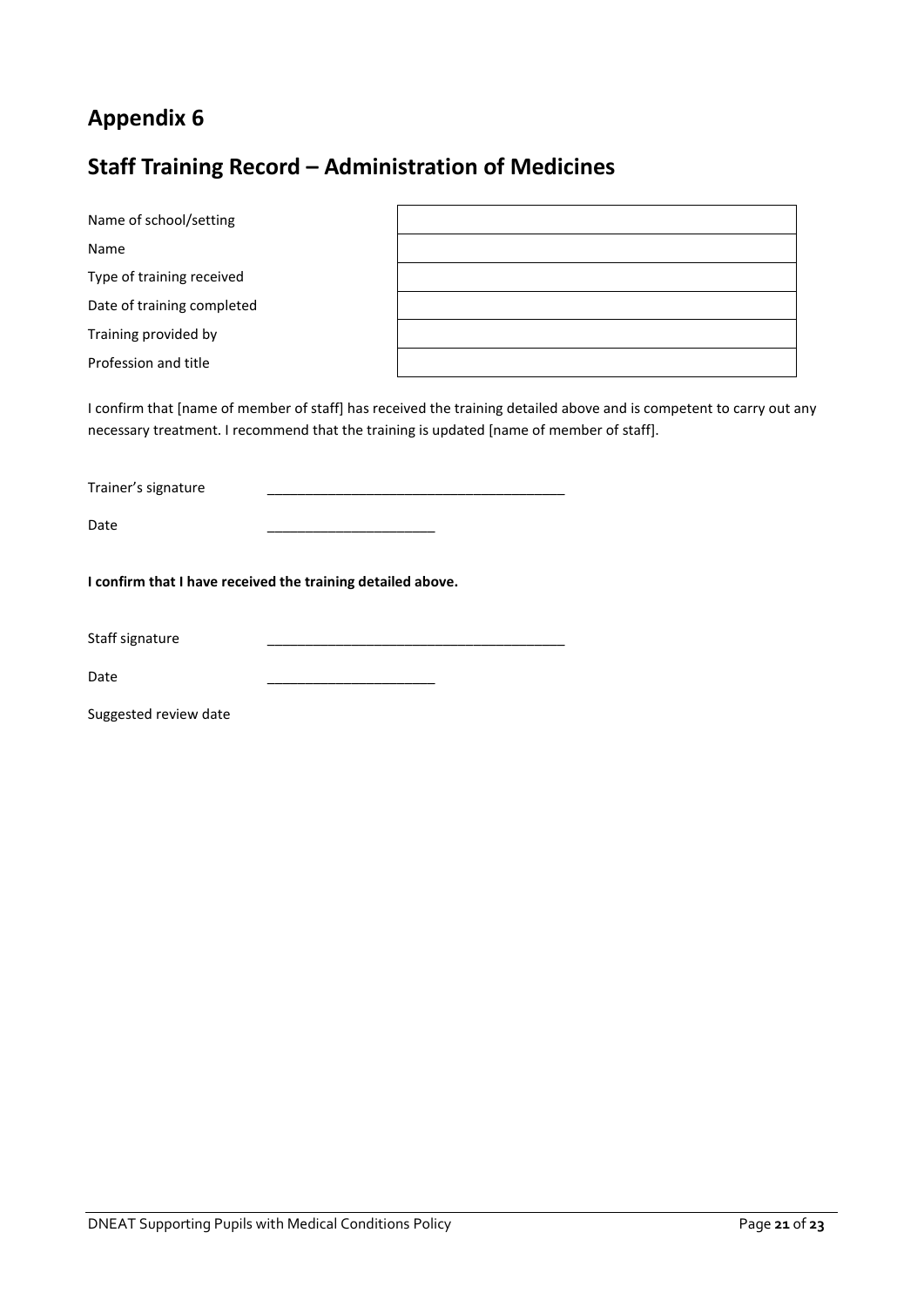## **Contacting Emergency Services**

**Request an ambulance - dial 999, ask for an ambulance and be ready with the information below. Speak clearly and slowly and be ready to repeat information if asked.**

- 1. your telephone number
- 2. your name
- 3. your location as follows [insert school/setting address]

4. state what the postcode is – please note that postcodes for satellite navigation systems may differ from the postal code

- 5. provide the exact location of the patient within the school setting
- 6. provide the name of the child and a brief description of their symptoms

7. inform Ambulance Control of the best entrance to use and state that the crew will be met and taken to the patient

8. put a completed copy of this form by the phone